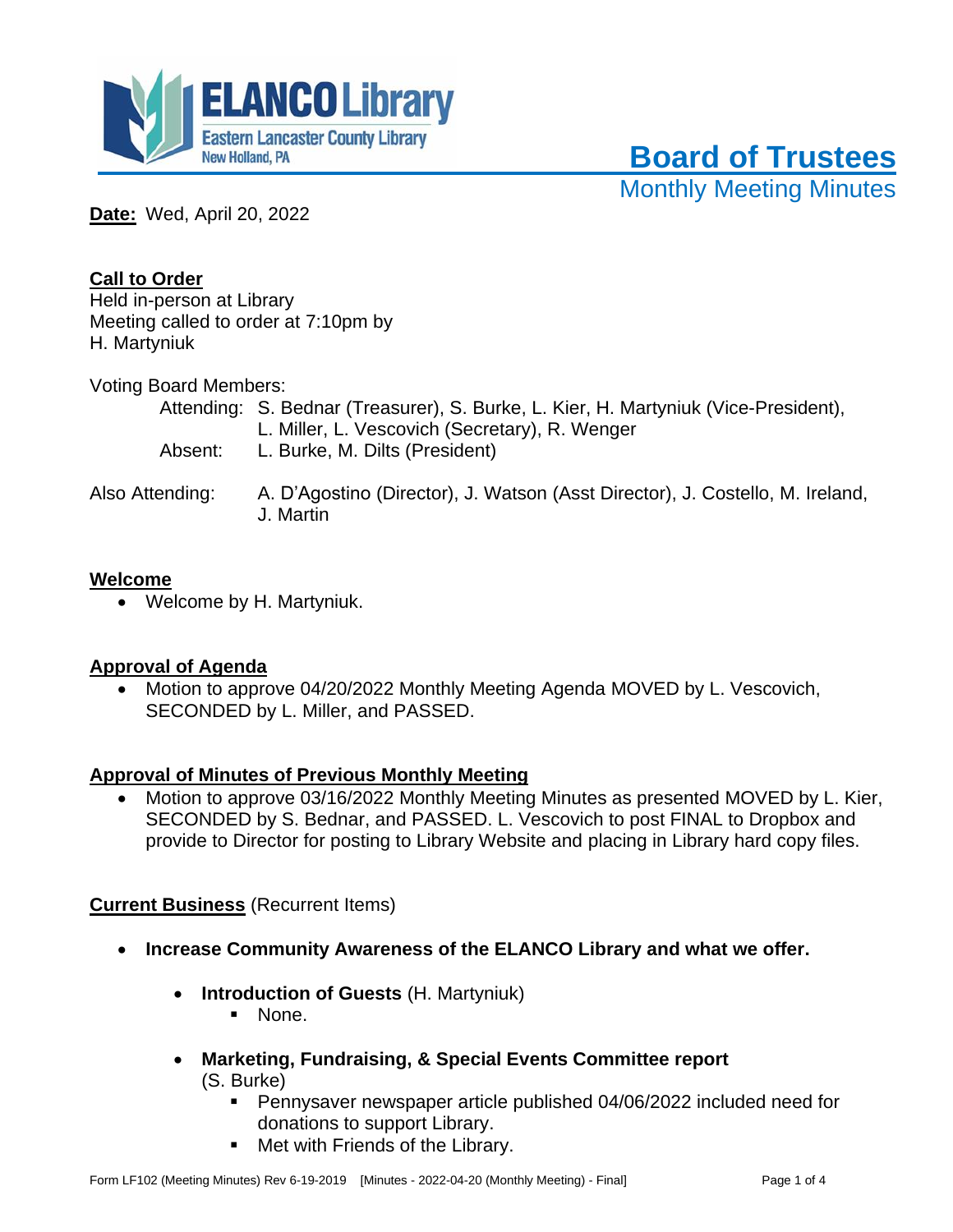- Fundraising Events no longer being considered for 2022:
	- "Auction" event.
	- Chicken Barbecue
	- Book donor buyback program.
- Fundraising Events ongoing or being considered for remainder of 2022:
	- Dr Seuss Birdhouse (created and donated by Anne Treadwell).
	- Children to place donation in birdhouse for chance to win a book.
	- Memorial Book Donation. Plate to be placed in book identifying donor.
	- Solicit previous auction donors to donate money (versus product) directly. Letter to businesses finalized and to be sent out by end of April 2022.
	- Grill (donated by JR Zimmerman) + Yoder's Gift Card (donated by Yoder's) + Grill Utensils (donated by Meadow Creek Barbecue Supply) Raffle. Small Games of Chance License has been obtained. Raffle tickets available at Library or from Board Members. Plan to set up stand at Yoder's 05/21/22 and 06/03/2021 to sell raffle tickets. Drawing scheduled for 06/12/2022.
	- Natures Yolk Eggs Raffle.
	- Annual Appeal to be scheduled June or July 2022.
	- Extraordinary Give scheduled November 2022. Need current non-discrimination policy.
	- Fall Fling Event to be scheduled on a Thursday in November 2022. Inn at Leola holding deposit of \$500 (previously provided for "Auction" event) through December 2022. Are willing to use toward catering an event at a location in New Holland.
	- Advent Gift Bag Raffle.
	- Park City Diner will contribute 10% of food bill to ELANCO Library upon request.
	- Grants. Submitted grant request to Tyson 04/01/2022. Decision by Tyson expected by June 2022. Need current non-discrimination policy to be considered for some grants.

# • **Governance Committee report** (J. Costello)

- **ELANCO Library Endowment Fund explained.**
- Continuing to work on policy updates.
	- Will be working on current non-discrimination policy that meets federal standards.
- Will be working to merge 2022 Operational Plan input from the Library Director and the committees.
- Board In Service Session/Workshop/Retreat to review strategic planning scheduled for Saturday 06/11/2022 from 8:30am to 2:30pm.
- **Ensure the overall sustainability of the library as a community resource.**
	- **Municipality Committee report** (L. Miller)
		- Distributed Municipality Committee 2022 Operational Plan input.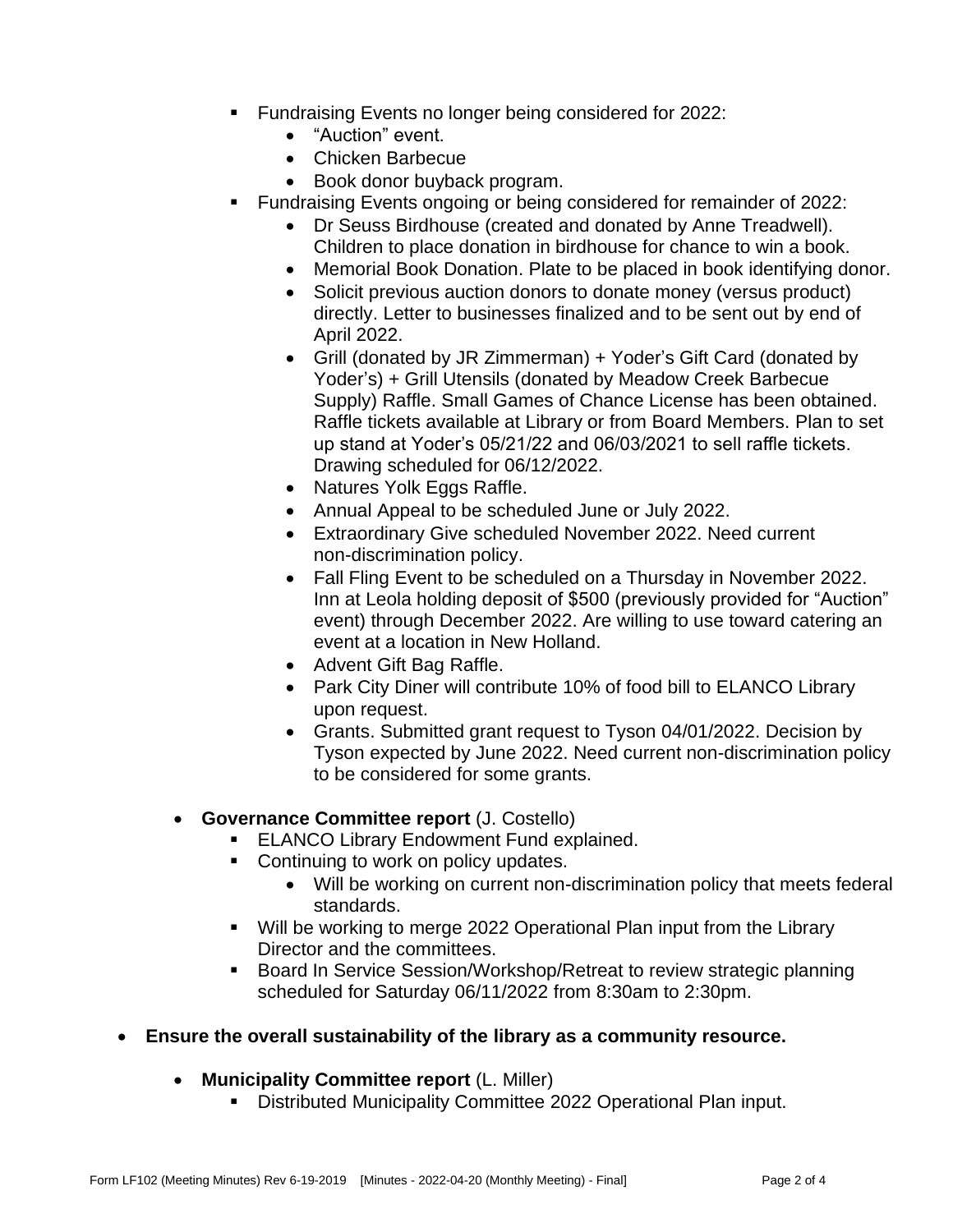- **Treasurer Report** (S. Bednar)
	- Motion to accept and file "2022-03 Finance Report" as presented MOVED by S. Bednar, SECONDED by S. Burke, and PASSED.
	- **ELANCO Library Flex Fund explained.**
- **Evaluate and adapt the materials, programs and services offered for the benefit of current and potential patrons.**
- **Improve the Customer Experience, ensuring the ELANCO Library is a friendly, welcoming and community centered organization.**
	- **Management Committee report** (L. Vescovich for M. Dilts)
		- Continuing to address and update One-Time Maintenance Items list.
- **Evaluate the culture of the workplace environment to determine ways to improve our employees' satisfaction.**
	- **Director's Report** (A. D'Agostino)
		- Received \$1,567.94 (slightly more than expected) of American Rescue Plan Funding.
		- Will be adding Art Study Kits and Music Study Kits at the suggestion of several patrons (including homeschoolers and those enrolled in public schools).
		- Additional large print books to be procured using funds provided by the Library System of Lancaster County (LSLC).
		- Community Resource Fair plans being finalized.
		- Working to set up an adult program series for the summer. Confirmed speakers include Olivia Adkins of Orion Client Services ("Medicare 101: Oceans of Possibilities for your Good Health" - health literacy), Patrick Deibler of Kling, Deibler & Glick, LLP ("The Nuts & Bolts of Estate Planning: Oceans of Possibilities for the Financial Future") - financial literacy), and Carole Deck of LNP ("Quality Journalism: Oceans of Possibilities for Understanding & Civic Engagement" – civic & social literacy).
		- No other comments or concerns regarding April 2022 Director's Report or March 2022 Library Statistics submitted by A. D'Agostino.
	- **Assistant Director Report** (J. Watson)
		- STEM program interest and participation increased from last month.
		- Teen Tuesdays is a very popular program. Have discussed turning the program into "clubs" focused on specific interests like books, STEM, art, and writing to further engage participants and encourage participation to grow.
		- Summer reading program presenters have been booked and promotional materials are being created. The library will be participating in a kick-off event for the program to drive up participation.
		- No other comments or concerns regarding April 2022 Assistant Director Report submitted by J. Watson.